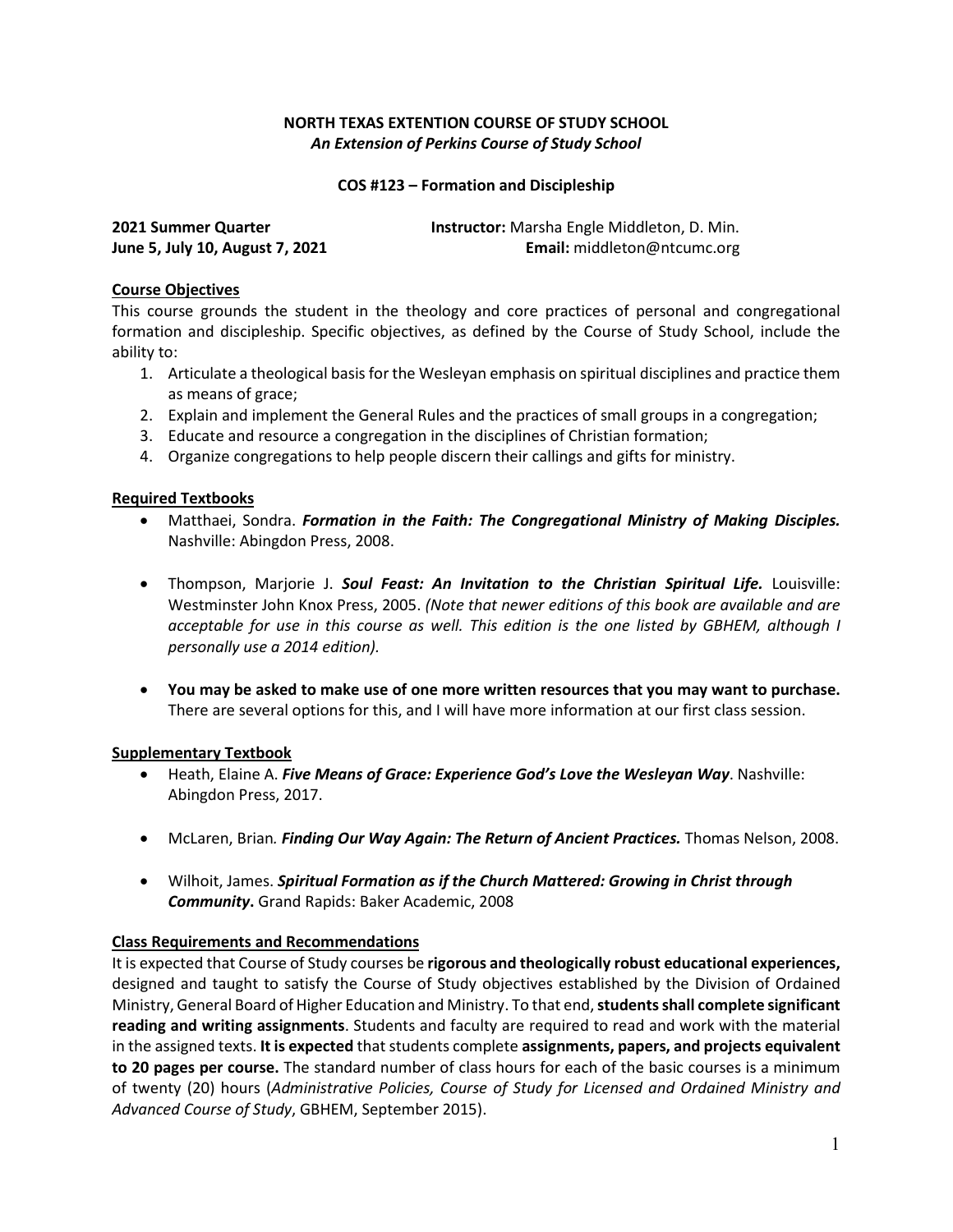# **Class Attendance**

Students are expected to attend every class session. Unexcused absences may be cause for loss of credit or dismissal from the school. A student missing twenty percent (20%) or more of the classroom experience shall not receive credit for that class (*Administrative Policies, Course of Study for Licensed and Ordained Ministry and Advanced Course of Study*, GBHEM, September 2015).

# **IMPORTANT INFORMATION TO READ PRIOR TO WRITING YOUR ASSIGNMENTS:**

- Please go t[o http://owl.english.purdue.edu/owl/resource/685/02/](http://owl.english.purdue.edu/owl/resource/685/02/) and read about the different types of academic writing. After you have written your assignments, please go back over your work and edit with the academic writing guidelines in mind.
- Our written works for this class are not sermons. Please do not use truncated language.

# **Written Assignments**

- All written assignments should be emailed t[o middleton@ntcumc.org](mailto:middleton@ntcumc.org) by no later than 11:59 p.m. on the day a given assignment is due.
- All written assignments shall be in paragraph/essay form unless otherwise described.
- Submit written work in a MS Word compatible document.
- Use Times New Roman, Calibri, or Arial fonts, 12 point.
- Set margins at 1" on all sides.
- Double space all writing in paragraph form.
- All papers must include page numbers as well as your last name in the header or footer.
- Note the question you are answering at the beginning of each new section or page.
- All papers must be properly cited.

### **How Your Final Course Grade is Determined**

- 10% Assignment #1 due June 19, 2021
- 25% Assignment #2, due July 17, 2021
- 25% Assignment #3, due July 31, 2021
- 25% Presentation to be scheduled either for Session Two (July 10, 2021) or Session Three (August 7, 2021)
- 15% Class Participation

# **ECOSS Grading Scale**

Grades are awarded based on the following guidelines:

- A, A- Excellent scholarship
- B+, B, B- Good scholarship
- C+, C, C- Fair scholarship
- D+, D, D- Poor scholarship
- F Failure (no grade received in COSS office)
- I Incomplete (incomplete grades that are not resolved within 60 days of the final class session will be recorded as an F. An F or Administrative Withdrawal will grade will remain on the transcript even if the course is retaken and passed)
- NC No credit received
- W Withdrawal
- AW Administrative Withdrawal

Final authority in the determination of grades rests with the instructor.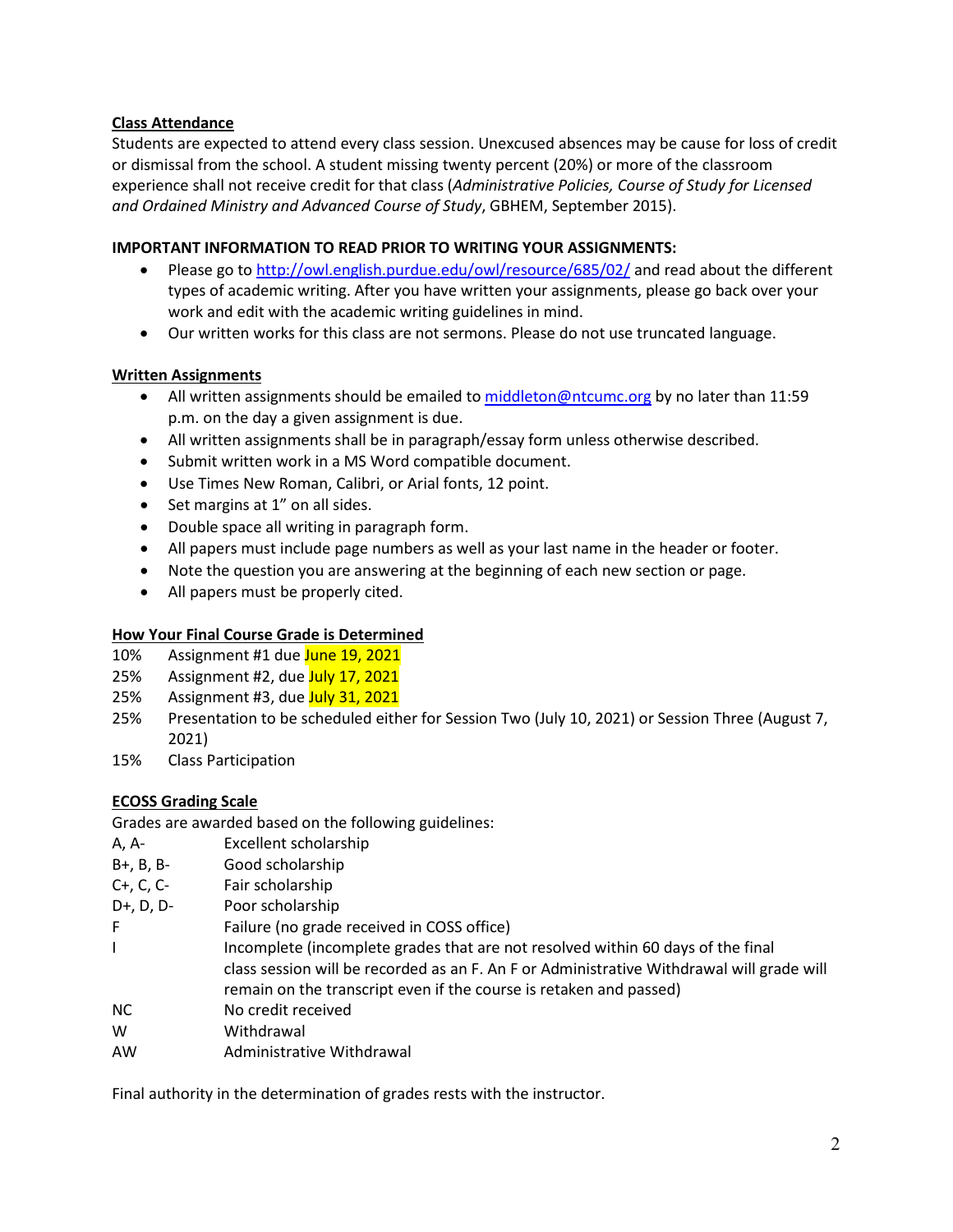#### **Incomplete Policy**

Instructors will turn in grades at the end of each session. Students who do not complete their work and receive a grade must obtain permission from the instructor to receive an Incomplete. Students and instructors must agree on a due date for work to be completed. The student will send the required work to the instructor so that he/she can submit a grade to Course of Study office within 30 days of the final class session. If a grade change has not been received to replace an Incomplete, the grade becomes an F and the student must take the course over again.

### **Actions Taken for Academic Dishonesty**

When an instructor determines that a student has committed an act of academic dishonesty on a course assignment, the instructor will normally (a) assign a grade penalty for the offense and (b) notify the COSS director of the incident. The normal penalty for the first offense is a zero on the assignment, though in the case of a particularly flagrant offense a more severe penalty can be assessed, up to failure in the course. A second offense can be grounds for dismissal from the school and will be reported to the student's conference officials. See Perkins COSS Handbook for more information.

#### **Sexual Harassment and Racial Harassment Policies**

Sexual harassment and racial harassment will not be tolerated in the North Texas Course of Study environment. Complaints and resolution shall be handled according to the Perkins Course of Study School handbook, available online.

| <b>Assignments</b>      |                                                                                                                                                     |
|-------------------------|-----------------------------------------------------------------------------------------------------------------------------------------------------|
| <b>Pre-Class Work:</b>  | Read Matthaei introduction, and chapters 1 through 3                                                                                                |
| Due June 19:            | <b>Assignment #1 due</b>                                                                                                                            |
| Due for class July 10:  | Matthaei reading due                                                                                                                                |
| Due July 17:            | <b>Assignment #2</b><br>Begin Reading Thompson introduction, chapters 1 through 7, and<br>chapter 10. Due July 31 in conjunction with Assignment #3 |
| Due July 31:            | Thompson reading due<br><b>Assignment #3</b>                                                                                                        |
| Due in Sessions 2 or 3: | Spiritual Practice and Presentation (see p. 6)                                                                                                      |

# **ECOSS #123 – Formation and Discipleship Written Assignment #1 due Saturday, June 19, 2021**

Write a brief essay of two (2) to four (4) pages describing the nature and function of the small group ministries within your current or recent past appointment. Pay special attention to how the small group ministry address the faith development of its members. In the event your setting of service has no small groups, write your essay based upon the small groups within your home church setting. In the event your setting of service has many small groups, focus on the ones you perceive to be the most and least functional for developing disciples of Jesus Christ.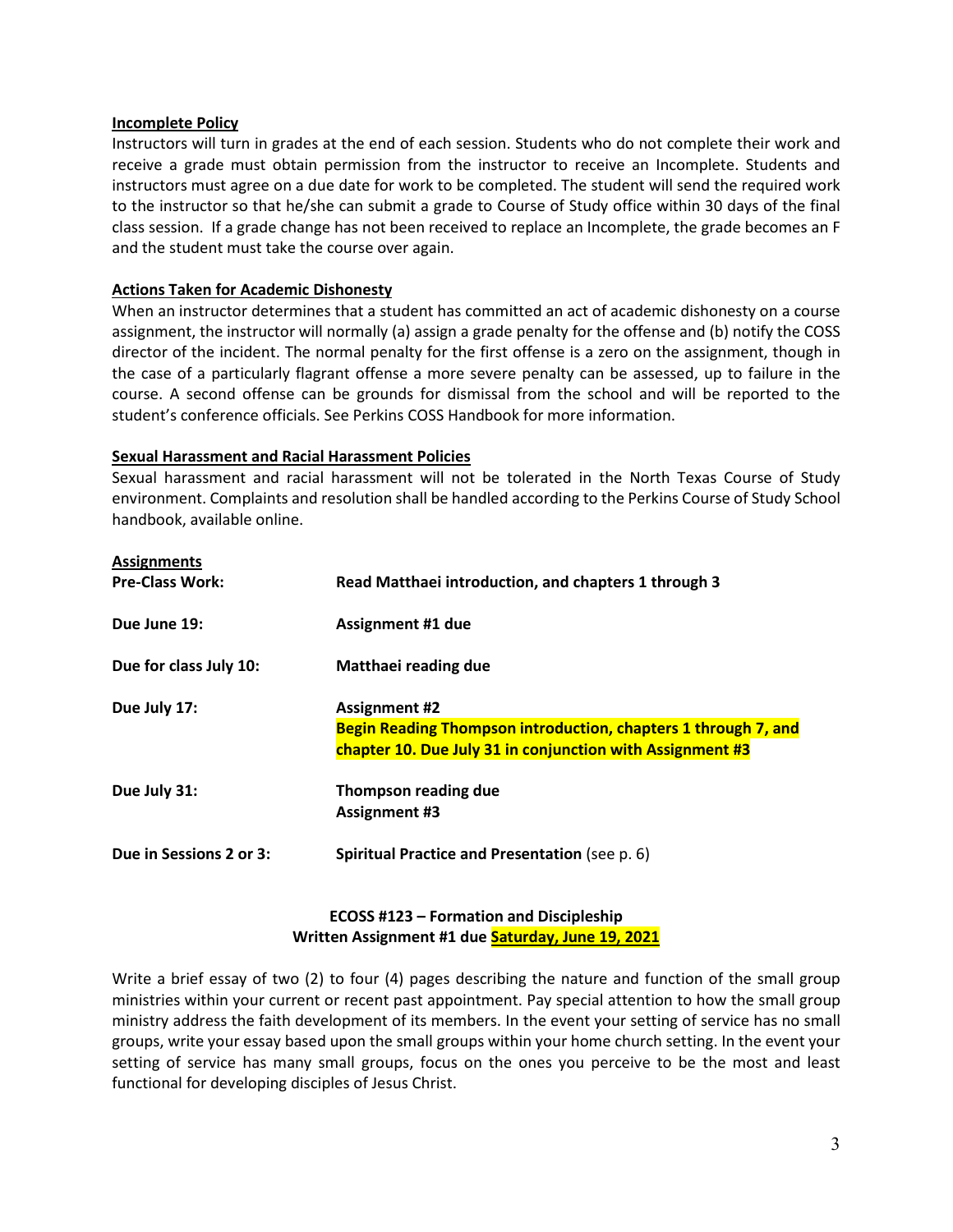# **ECOSS #123 – Formation and Discipleship Written Assignment #2 due Saturday, July 17, 2021**

- **1.** Complete your reading of the Matthaei book, which you began prior to the first class.
- **2.** In **Chapter 1,** Matthaei argues that three elements must be present for individuals to grow in faith: authentic relationship, faithful community, and deeper meaning. On page 17 you will find a chart asking you to address these three elements within the context of your local congregation/s in three ways: (1) Where do you find these things in your congregation? (2) Where do you see the need for these things in your congregation? (3) How could you create these things in your congregation? Write an essay describing your responses for all three elements. Note that this should be in the form of an essay, not a chart, and that you should follow the rules of academic writing discussed in the class syllabus. The essay will be no less than two (2) and no more than three (3) pages in length. The challenge here is to be descriptive and concise at the same time.
- **3. In Chapter 2, Matthaei identifies attempts to answer the question,** *How do people grow in faith?*  She identifies several models of faith development, including those of Westerhoff/Bushnell, James Fowler, Harris and Moran, and her own. Using outside sources, research the four models, and write an essay dealing with the following: (1) What assumptions are being made about God and about humanity by the authors of each model? (2) Describe the model, giving examples of how this might apply in your specific place of service. (3) Evaluate the models based upon your understanding of the tool of theological thought popularly known as the "Wesleyan Quadrilateral," as well as the usefulness of the models in a local congregation. Be sure to use at least one additional source for the first three models in addition to the book we are reading for class. Chaper 4 will be helpful in discussing Matthaei's own model. This essay will be no less than five (5) and no more than seven (7) pages in length. All the rules of writing apply.
- **4. Choose one of the following options,** and write an essay of no less than two (2) and no more than three (3) pages in length.
	- a. A member of your congregation went to Annual Conference for the first time and came home confused about the roles of Elder, Deacon, and Local Pastor. Write an "article"/essay for the church website describing the differences and similarities, and *specifically discussing the roles of each in our mission of making disciples* of Jesus Christ for the transformation of the world. In **Chapter 3,** Matthaei describes Servant Leadership in terms of the offices of Deacons and Elders. Use her ideas, your understanding from the *Book of Discipline of the United Methodist Church*, and other resources in your response.
	- b. Describe your own process of coming to/growing in faith using Matthaei's model of Invitation to Communion, Deepening Communion, and Full Communion **(Chapter 4).** In which ways was your home church strong? Where did the congregation need to improve? In what ways has this experience informed your own practice of ministry?
	- c. Discuss the sacramental ministry of your congregation in the manner of **Chapter 5,** but be sure to discuss both sacraments. How does this ministry equip your congregation to meet the challenges it will continue to face as the Body of Christ in the world? In what ways could your sacramental ministry be improved and/or expanded upon?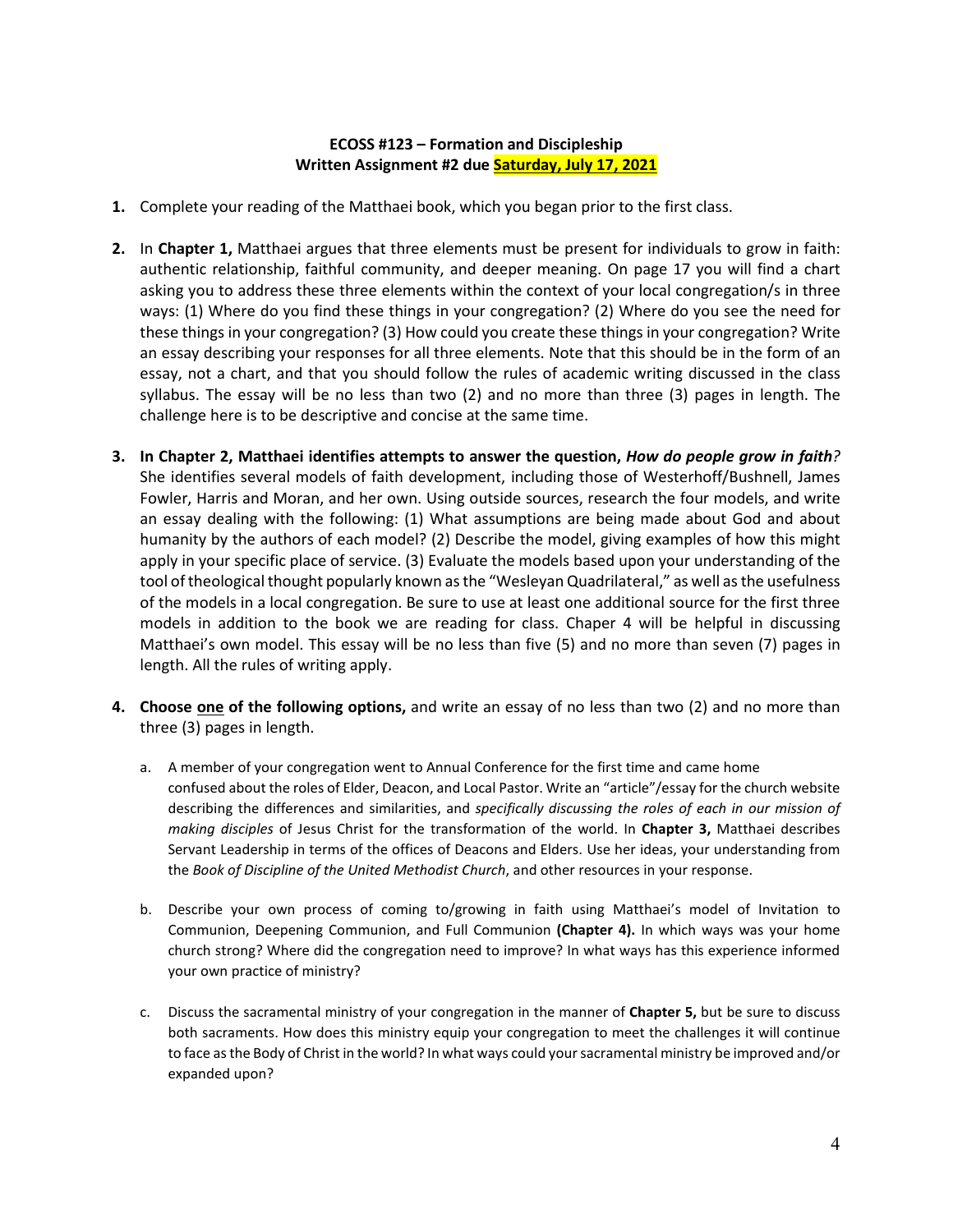# **ECOSS #123 – Formation and Discipleship Written Assignment #3 due July 31, 2021, 11:59 PM**

- 1. Read the Thompson book: introduction and chapters  $1 7$ , and chapter 10
- 2. In one or two sentences, identify the following terms as used by Thompson. Double space between terms, but single space within each definition. (2 points each)
	- 1. spirituality
	- 2. spiritual disciplines
	- 3. tradition
	- *4. lectio*
	- *5. meditatio*
	- *6. oratio*
	- *7. conemplatio*
	- 8. listening
	- 9. prayers of intercession
	- 10. imaging intercession
	- 11. contemplative prayer
	- 12. prayer of presence
	- 13. breath prayer
	- 14. centering prayer
	- 15. liturgy
	- 16. preparation
	- 17. trust
	- 18. food fasting
	- 19. fast of repentance
	- 20. life review
	- 21. daily self-examination
	- 22. life-centered prayer
	- 23. journal writing
	- 24. rule of life
	- 25. principle of stretch and balance
- 3. Write an essay of approximately three pages dealing with the following: What indications of spiritual hunger and thirst do your perceive in our time? In your congregation? What do you think are the reasons for this spiritual condition? Give examples. (worth 25 points)
- 4. Write an essay of approximately three pages detailing your own "rule of life." If you implemented the rule, what do you anticipate to be the benefits? What might be challenging? Do you intend to implement the rule for at least a period of time? Why or why not? (worth 25 points)